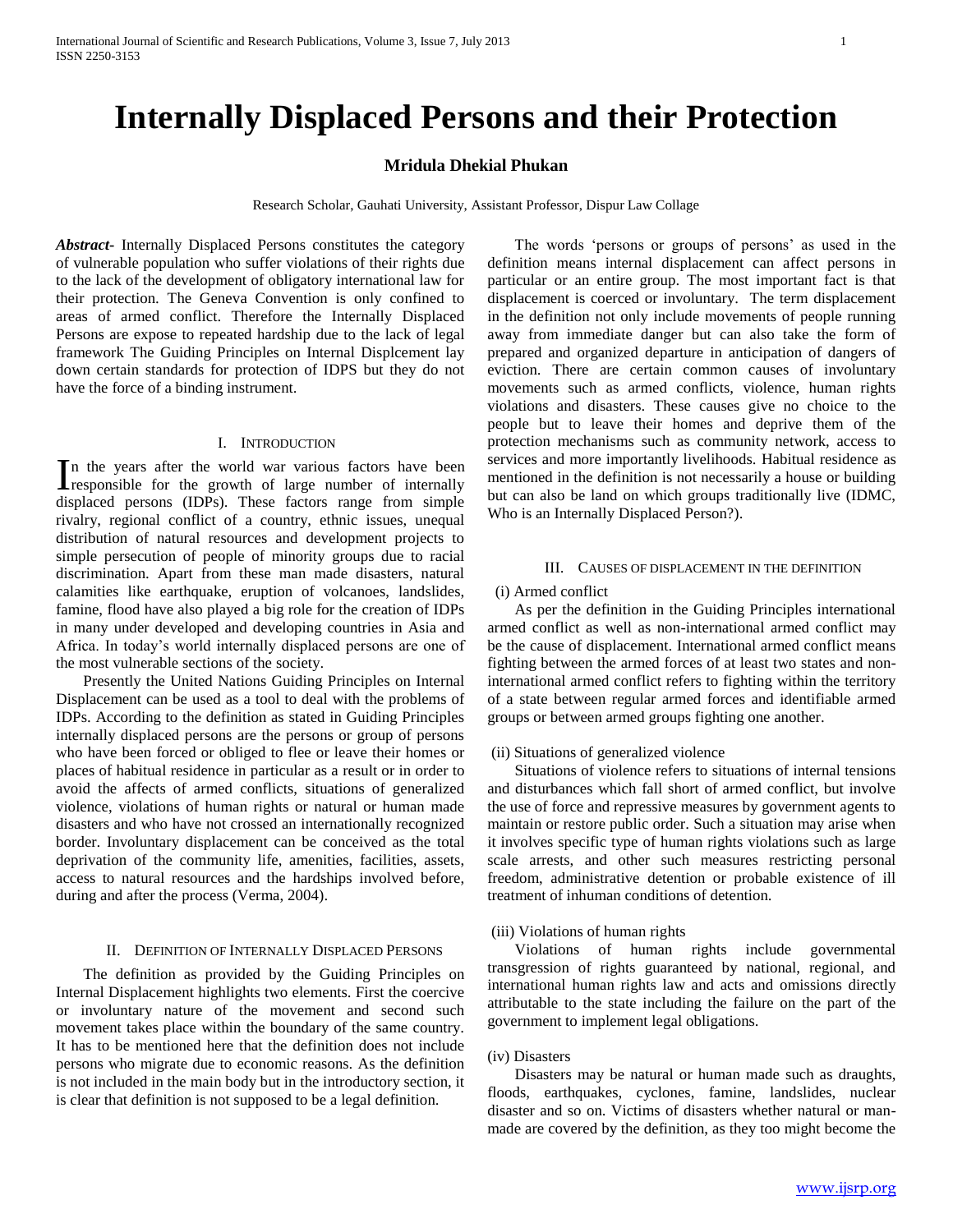victims of discrimination and other human rights violations as a consequence of displacement.

## (v) In particular

 The words 'in particular' indicates that in addition to the causes as mentioned in the definition there might be other possible causes of internal displacement for large scale development projects such as dams built without making an attempt to compensate, rehabilitate and resettle the displaced. It has to be noted that the definition does not encompass the persons who move out for economic reasons, thus persons forced to flee from their homes because of economic injustice and marginalization do not come within the of the definition. However, it cannot be denied that very often economic injustice and marginalization amounts to systematic violation of human rights and as such would come within the purview of the definition.

## IV. LEGAL PROTECTIONS

 The primary legal protection available to the internally displaced persons is found in two legal instruments firstly the Geneva Conventions 1949 and the additional protocols adopted there under and secondly the thirty Guiding Principles adopted by the United Nations.

## (i)Geneva Conventions and Protocols

 The International Humanitarian Law provides some protection to internally displaced persons in situations of armed conflict whether international or non-international. However, in situations of internal armed conflict, most combatants unfortunately are reluctant or have failed to grant displaced persons the fundamental protections under humanitarian law.

 The fourth Geneva Convention, 1949, grants protection to certain categories of civilians qualified as 'protected persons' (Article 4, 1949). The protection under the Convention is granted not only to refugees, but extended even to the internally displaced people. But the lack of specific mention to this group may place the IDPs in more vulnerable position in times of war, when compared to refugees. Though the IDPs do not come within the meaning of 'protected persons', they are entitled to basic guarantees as provided for individuals to be treated with humanity in all circumstances(Article 75 Protocol I, 1977). Article 49 of the Geneva Convention IV prohibits displacement of civilians during armed conflict. Further, Additional Protocol I of 1977 supplies an ingredient missing from the fourth convention that protects civilians against dangers arising from military operations as well as from indiscriminate attach which do not distinguish between civilians and combatants (Article 51). Protocol I also elaborates on the Fourth Geneva Conventions provision that relief actions be undertaken if a civilian population living in areas other than occupied territories is not adequately provided with the basic supplies essential to it s survival (Article 70(1)).

 The first explicit treaty provision regarding the protection of protected persons in non-international armed conflicts or civil conflicts is found in Common Article of 1949 Geneva Conventions. Under the international law, insurgency is recognized only when it satisfies conditions firstly, insurgents must have occupied control over a considerable part of the territory. Secondly, a majority of people inhabiting the territory must lend support to the rebels out of their own free will. Thirdly, the insurgents must be capable and willing to carry out international obligations imposed upon them (Agarawal). Lastly, civilian commotion should reach a certain degree of intensity and duration. In other words conflict or violence may not simply consist of riots or sporadic acts of short-lived violence (Claphan, Sept 2006).

 One of the advantages of International Humanitarian Law over human rights law is that, in internal armed conflicts, common Article 3 and 1977 Additional Protocol II are also binding on armed opposition groups. Moreover, there can be no derogation from the rules of international humanitarian law. The basic principle of the Common Article 3 to the four Geneva Conventions is to ensure human treatment without adverse discrimination. The Article also calls for the basic obligation to collect and care for the wounded and sick.

 Under the international humanitarian law attacks are also prohibited against dams, dykes and nuclear power stations if they may result in severe civilian losses (Article 15 Protocol II, 1977). Similarly attacks on objects necessary for the survival of the civilian population such as foodstuffs, agricultural crops, livestock, drinking water installations and supplies, and irrigation works are prohibited. Additionally starvation of civilians as a method of combat is also prohibited(Article 14 Protocol II). If forced displacement is needed to be undertaken for security or imperative military reasons then such displacement are to be carried out after taking all possible measures so that civilian population may receive satisfactory conditions of shelter, hygiene, health, safety and nutrition (Article 17 Protocol II). Again deportation or transfer of civilian population within or outside the occupied territory is a grave breaches of crime under the international humanitarian law. Moreover, according to Article 77 (2) Protocol I of the Geneva Conventions, the parties to the conflict should refrain from recruiting any child who has not yet attained the age of fifteen and should exercise caution in permitting children between the age of fifteen and eighteen to join military forces.

#### (ii) Guiding Principles

 The Guiding Principles on Internal Displacement 1998 include the norms applicable before the displacement occurs, those that apply in actual situations of displacement and those that apply to the post displacement period. The revised definition used in the Guiding Principles aims to remove two difficulties that existed in the working definition. First it has done away with the temporal and quantitative aspect of the working definition which created complications. For example in Iraq, there was nothing 'sudden or unexpected' about the displacement of Kurds which took place over a considerable period of time in late 1970s, 1980s, and early 1990s. In Colombia, internally displaced people often flee in 'small' rather than in large numbers in order to make them less conspicuous (Cohen, 1998). Secondly the revised definition has also broadened the notion of coerced flight to include not just 'forced to flee' but those 'forced to leave'.

 Generally the Guiding Principles seek to protect all internally displaced persons in internal conflict situations, natural disaster and other situations of forced displacement. Some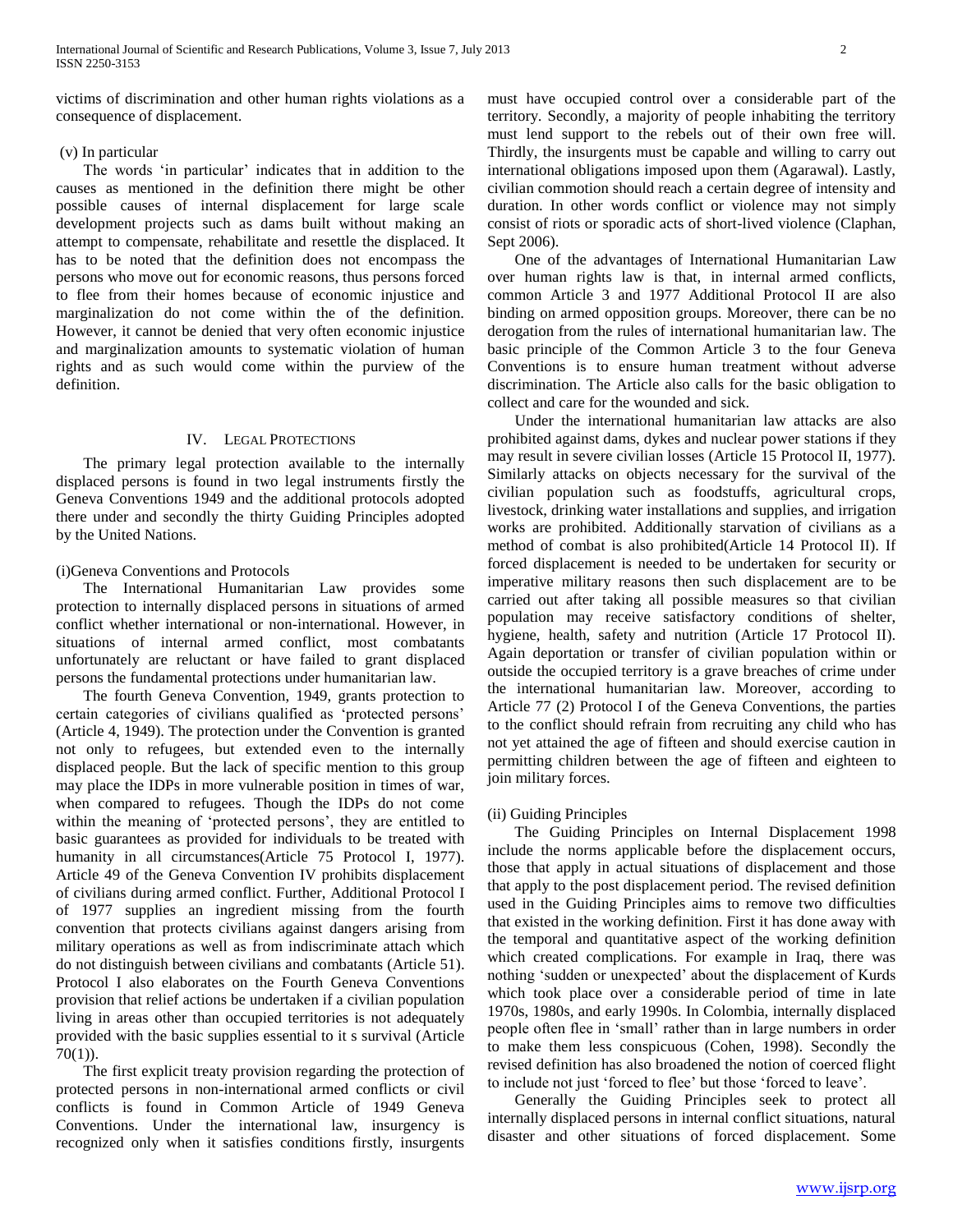development agencies have proposed to expand the definition to encompass the persons forced to leave their homes due to economic injustice or extreme poverty. But the problem is that even though the economic injustice and marginalization tantamount to systematic violation of their economic rights, the element of coercion is not clear.

 Section I of the Guiding Principles comprises the general principles that relates to the equality and equal treatment of IDPs in the rights and freedoms under the national and international law. Internally displaced persons can be distinguished from other persons only in respect of their forced displacement. Therefore, the section asserts that the displaced cannot be discriminated against because of their displacement. Both the domestic and international law apply equally to internally displaced people and to those who do not leave their homes. Government cannot discriminate against internally displaced population because of their displacement (Principle 1(1)). Similarly internally displaced people cannot violate international and domestic law with impunity. Like all other persons these people are subject to individual criminal responsibility for genocide, crime against humanity and war crimes (Principle 1(2)). The principles emphasize on non-discrimination as many displaced population have been forced to flee because they are minorities or have racial, religious or other characteristics that make them vulnerable to discriminatory practices. The Guiding Principles recognizes four categories of persons who need specific protection (Principle 4(2)) and established that internally displaced persons must not be discriminated simply because of their race, sex, language, religion, social origin or other similar factors.

 The Principle 6 of the Guiding Principles restate the right not to be arbitrarily displaced and explicitly states the grounds and conditions on which displacement is prohibited. However, the Guiding Principles does not specifically mention development projects as possible cause of displacement. as noted by Walter Kalin development projects can contribute significantly to the realization of human rights and therefore such developmentrelated displacement is permissible only when compelling and overriding public interest justify this measure. The word 'compelling' indicates the notion of proportionality whereas the word 'overriding' demands the balancing of public and private interest (IDMC, Development Induced Displacement).

 The right to life is the most valuable fundamental right. The Guiding Principles therefore prohibits the arbitrary deprivation of life. The principles have made it clear that displacement should not be carried out in a manner that violate the right to life, dignity, liberty or the security of those affected (Principle 8). Moreover, States have a particular obligation to provide protection to indigenous people and other groups with a special dependency on and attachment to their land (Principle 9).

 After prescribing the general norms prohibiting cruel and inhuman treatment the principles specified that internally displaced persons must not be forcibly returned or resettled to conditions where their life, safety, liberty and health are at risk (Principle 15(d)). Principles also contain norms in respect of family life specifying that families separated by displacement should be reunited as quickly as possible (Principle 17(3)). Recognition of a person before the law is universal human right (Article 6 of Universal Declaration of Human Rights, 1949). The

right is given effect by specifying that IDPs shall be issued all documents necessary to enable them to enjoy their legal rights and that authorities must facilitate the replacement of documents lost in the course of displacement (Principle 20(2)).

 In the Guiding Principles special attention is paid to the needs of women and children including prohibition against gender specific violence (Principle 11 (2) (a)). As the women are often not included in community consultation and decision making process the principles therefore, call for the full participation of women in the planning and management of their relocation. Further women's health needs not often met because of which the Guiding Principles affirmed access by women to female health care services (Principle 19(2).

#### V. FORCED DISPLACEMENT AS INTERNATIONAL CRIME

 International criminal law is a relatively new branch of criminal law. International crime consists of violations of international customary rules as well as treaty provisions. Violation of international humanitarian law is considered to be war crime and thus entails individual criminal responsibility of the perpetrator under international law. The prohibition on transfer of civilians goes back to Lieber Code. (Article 23 Lieber Code, 1863). Under the London Charter of the International Military Tribunal (Nuremberg), deportation of civilian population for slavery labour or for any other purpose constitutes war crime (Principle VI (b) Nuremberg Principles, 1945). Under the Statute of International Criminal Court, deportation or transfer of all or part of the population by the occupying power within or outside the occupied territory constitutes a war crime in international armed conflict (Article 8 (2) (e) (vii) Rome Statute of ICC, 1998). Similarly deportation or forcible transfer of population is a crime against humanity (Article 7 (1) (d) of Rome Statute).

 Protocol II of Geneva Convention 1949 supplements and develops Article 3 Common to the Geneva Convention and these laws are applied for most instances of non-international armed conflict. However, there are certain serious gaps in Article 3 as it simply states the principle of assistance and protection of the wounded and sick and does not contain implementation clauses, such as respect for medical or the Red Cross emblem. Further judicial guarantees and conditions of detention of persons deprived of their liberty are not specified and no rule of protection of civilian population is included as such (Junod, Vol 33.29).

 The UN General Assembly, the UN Security Council and UN Commission on Human Rights have condemned instances of forced displacement, not only in international armed conflicts but also in non-international armed conflict in the context of Bosnia and Herzegovina, and in Burundi and Sudan.

### VI. HUMAN RIGHTS LAW AND LEGAL PROTECTION OF INTERNALLY DISPLACED PERSONS

 International humanitarian law and human rights law are two distinct but complementary branches of international law. IHL applies during armed conflict while human rights law applies at all times, in peace and in war. International human rights law that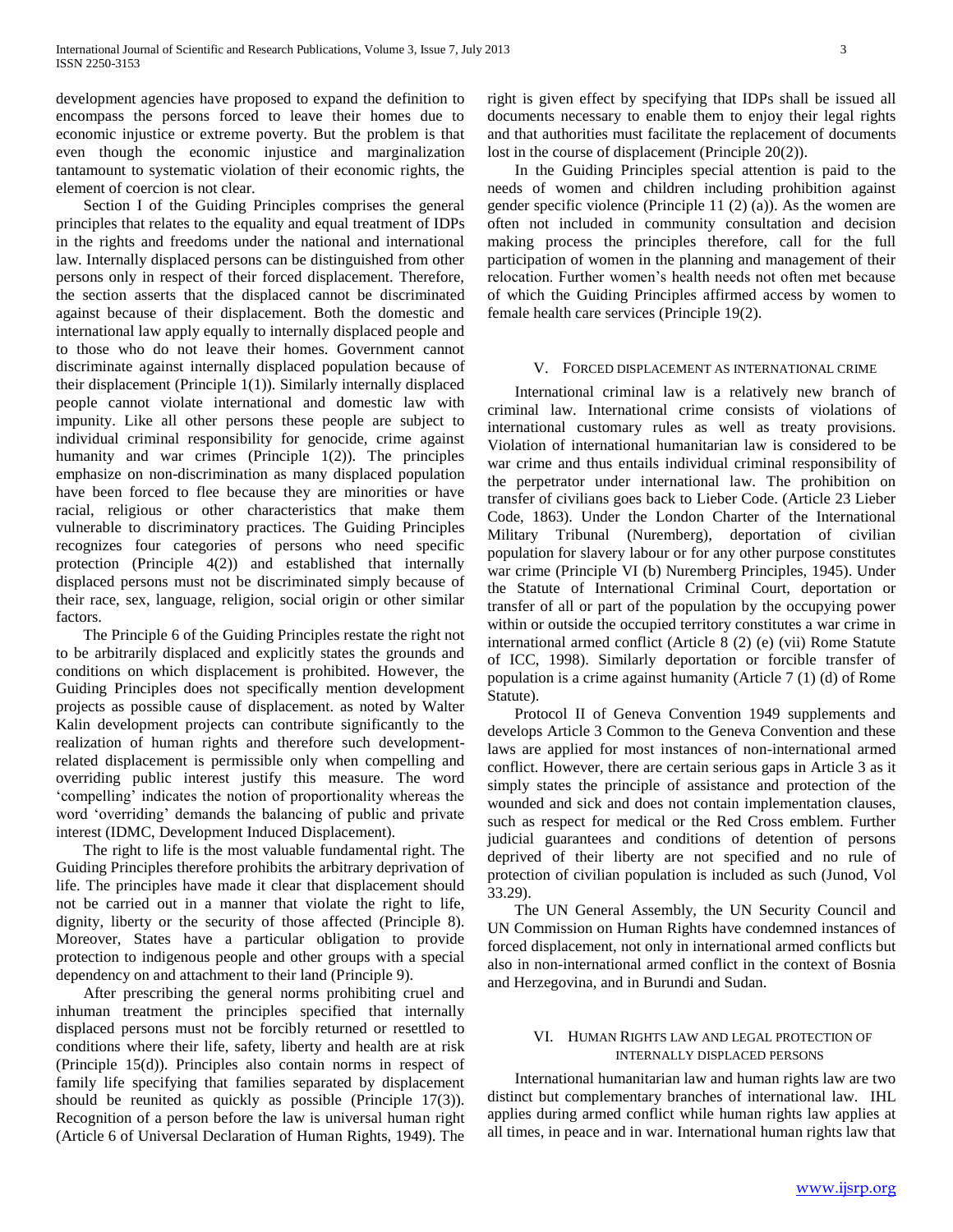provide some protection to IDPs are mostly found in International Bill of Rights—the UDHR, ICCPR and ICESCR. However, many human rights may be derogated during the times of national emergencies. Human rights law also aims to prevent displacement when it occurs. The prohibition on torture, cruel, inhuman or degrading treatment or punishment, and the right to peaceful enjoyment of property and to home and family life are of particular importance for the prevention of displacement. Many of these rights have relevance to the issue of return.

 In General international law prohibits any form of forced displacement. However, forced displacement is not always unlawful. Under the international law there are few exceptions to this rule. Even though there is no specific guarantee against forced displacement, it is inherent in a number of human rights instruments, including the right to freedom of movement and the choice of residency like Article 133 of Universal Declaration of Human Rights and Article 12 (1) of International Covenant on Civil and Political Rights, the right to respect for home and for privacy, The right to an adequate standard of living that includes food and housing.

#### VII. RIGHT TO FREEDOM OF MOVEMENT AND RETURN

 In the context of internal displacement, return is used to mean the process of going back to one's place of habitual residence and resettlement. The term is used to describe the process of starting a new life in any place other than the place of habitual residence, but still within the same country. Reintegration is the process which makes the return or resettlement sustainable or durable. In the context of internal displacement reintegration is used to describe the formal entry of IDPs into social, economic, cultural and political fabric of their original community where displaced persons have settled.

 The rights of movement is the most crucial right for displaced persons as they tend to protect IDPs from involuntary movement and expulsion as well as from forcible return or resettlement to any place where their health, safety and liberty is at risk. The right is similar to the Principle of 'Non-refoulement' which protects refugees from forcible return. International law not only prohibits forcible transfer but also provides a remedy for persons displaced forcibly. There are number of international human rights instruments that recognize the right to return to one's country. This right is called 'right to return'Article 12 of UDHR and Article 13 of ICCPR). Although there is no specific international convention affirming the right of internally displaced persons to return to their place of origin, from the provisions available in various international instruments it can be implied that at least there is obligation of States not to impede the return of people to their places of origin.

 Recognizing these various rights of displaced persons, the UN Sub-Commission on the Promotion and Protection of Human Rights approved the 'Principles on Housing and Property Restitution for Refugees and Displaced Persons on August 11, 2005, known as Pinheiro Principles. The Principles are not a treaty or formal law and they do not attract the authority like other international legal documents. Nevertheless, the principles do have persuasive authority and are explicitly based on existing international, regional and national law.

 The Pinheiro Principles apply in all cases of involuntary displacement resulting from international or internal armed conflict, gross human rights violations such as ethnic cleansing, development projects, forced evictions and natural and man made disasters. Whenever a person or community is arbitrarily displaced from their homes and lands the Principles can be used as guidance (OHCHR, 2007). The principles are primarily concerned with the rights of refugees and displaced persons to land, housing and property which they owned, held right or otherwise lived at the time of displacement. The principles do not make any distinction between refugees and internally displaced persons including those displaced by disasters, and those who flee across national boundaries but are not refugees. Guiding Principles also provides for compensation or just reparation when relocation of property is no possible.

 The UN Security Council and other bodies have also asserted the right of IDPs to return to their homes. The Security Council in its resolution while dealing with Bosnia and Herzigovina, states that all displaced persons have the right to return in peace to their former homes and should be assisted to do so mandated to assume full responsibility for the protection of displaced population.

#### VIII. CONCLUSION

 Today major challenge before the international community is the increase in the number of internally displaced persons all over the world and the number has been continuously increasing surpassing the number of refugees. There is no official institution to keep tract of the internal movement of the population both in the states and international level. The institutions which keep account tend to vary from one organization to another. Guiding Principles are not legally binding document and that may be considered as a serious lacuna for the protection and assistance of IDPs.

 There are a number of provisions in the Geneva Conventions, 1949 and 1977 Protocols which apply to internally displaced persons in situations of conflict. But these instruments often difficult to apply in situations of internal conflict as the States concerned are reluctant to recognize them as noninternational armed conflict and termed such conflict as law and order situation or internal disturbances.

 Another most important reason as to why the international community fails to provide an effective regime is that there exists no single organization within the UN system that has been mandated to assume full responsibility for the protection of displaced population.

#### **REFERENCES**

- [1] Agarawal. *International Law and Human Rights.* New Delhi: Central Law Publication.
- [2] Article 15 Protocol II. (1949). Geneva Convention relating to Non International Armed Conflict .
- [3] Article 23 Lieber Code. (1863, April 24).
- [4] Article 4. (1949, August 12). Geneva Convention Relative to the Protection of Civilian Persons in Times of War .
- [5] Article 75 Protocol 1. (1949, August 12). Geneva Convention Relating to victims of Armed Conflict .